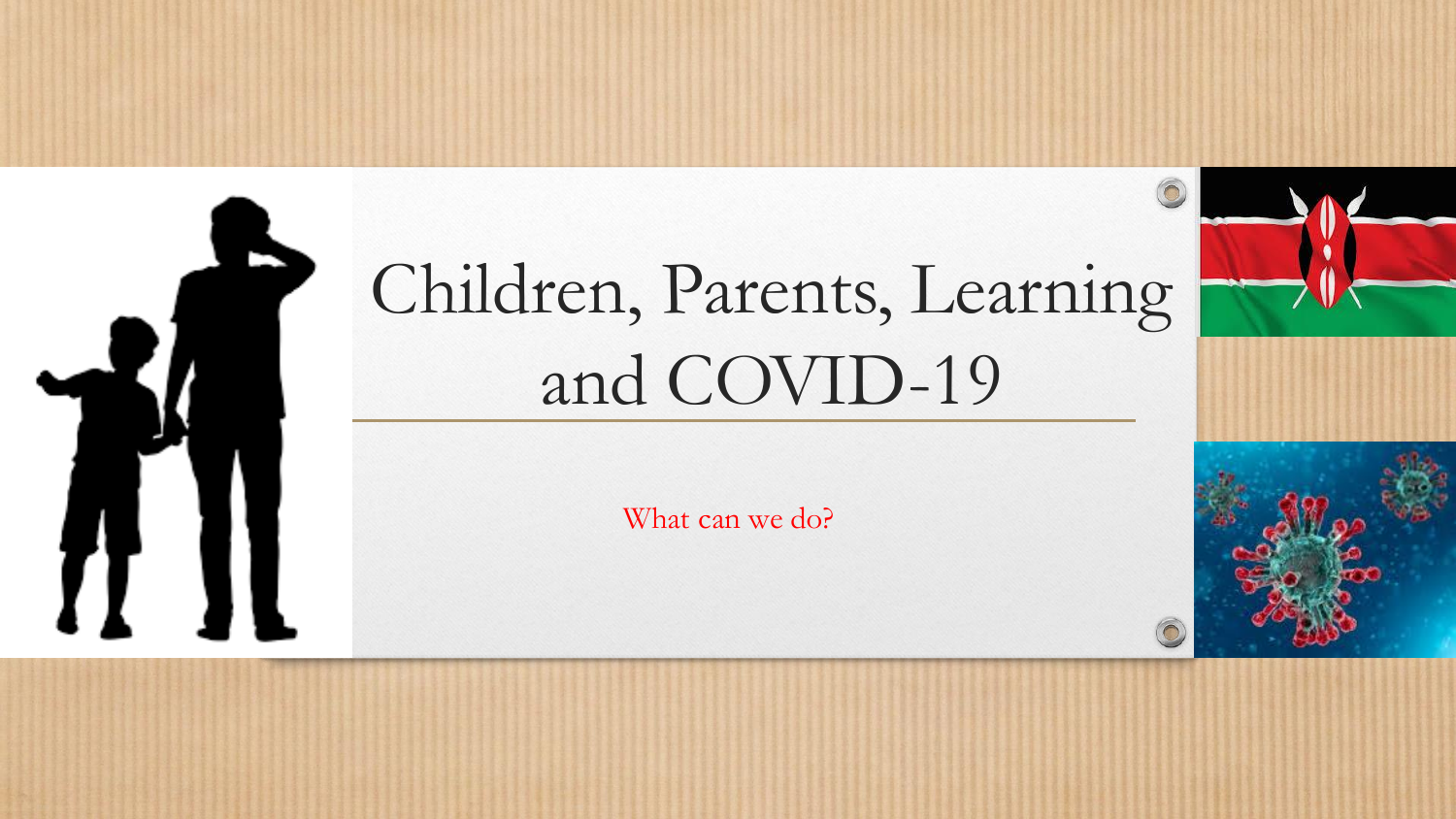

 $\circledcirc$ 

*If you can't fly then run, if you can't run then walk, if you can't walk then crawl, but whatever you do you have to keep moving forward.*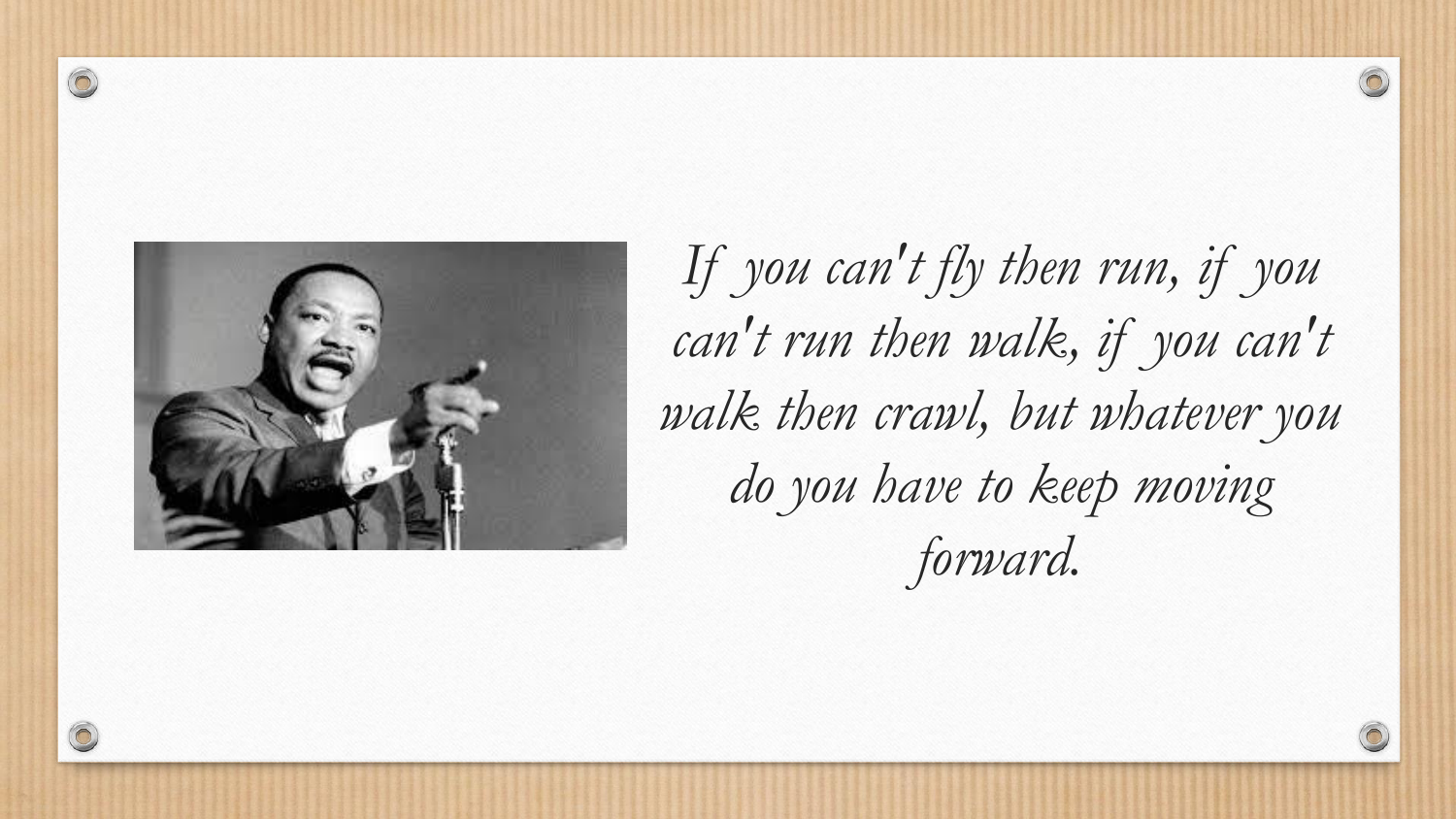## **Adversity Could Breed Solutions…**

 $\odot$ 

 $\circledcirc$ 

 $\bigcirc$ 

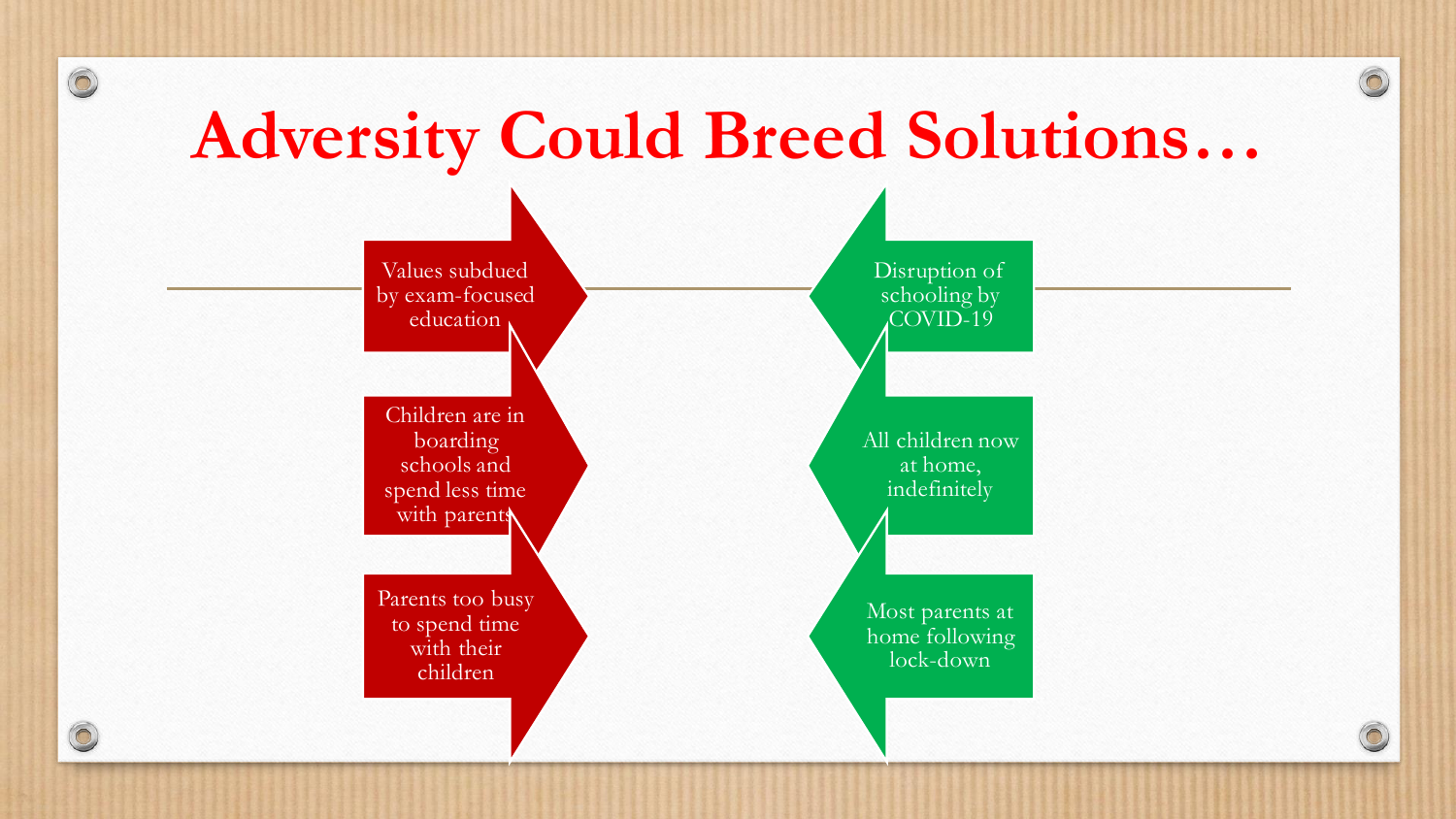## **Uniting the CBC Pillars?**

National Goals

 $\circledcirc$ 

Unity, Development, Values, Environment, Selffulfilment, Responsibility

Values

Respect, Responsibility, Unity, Love, Cooperation, Patriotism, Integrity, and Peace.

**Guiding** Principles

*Parental Engagement*

Theoretical Approaches *Individual talents Scaffolding*

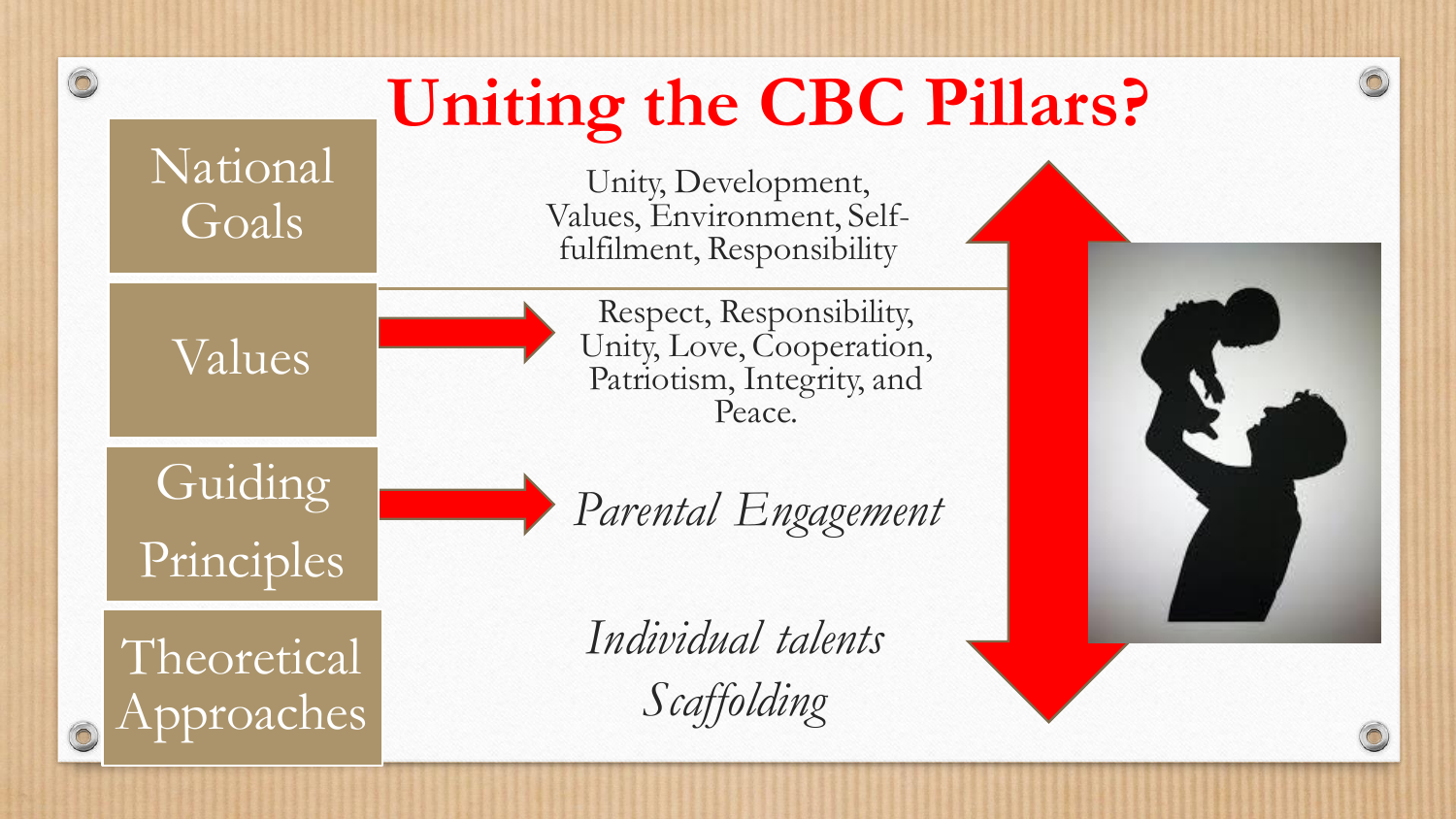

### Brainstorming Session – April 6 **Numbers**

Around 15 million children are home with 6.5 million parents, how do we catalyze the learning of values?

#### **Method**

Values are best learnt from parents, through real-life experiences, which methods and tasks can activate this? Which content and tools might work best? Which incentives might make parents act?

### **Media and Messaging**

How best will we reach every parent out there to do something?

#### **People**

Who must we bring on board, to make the plan work?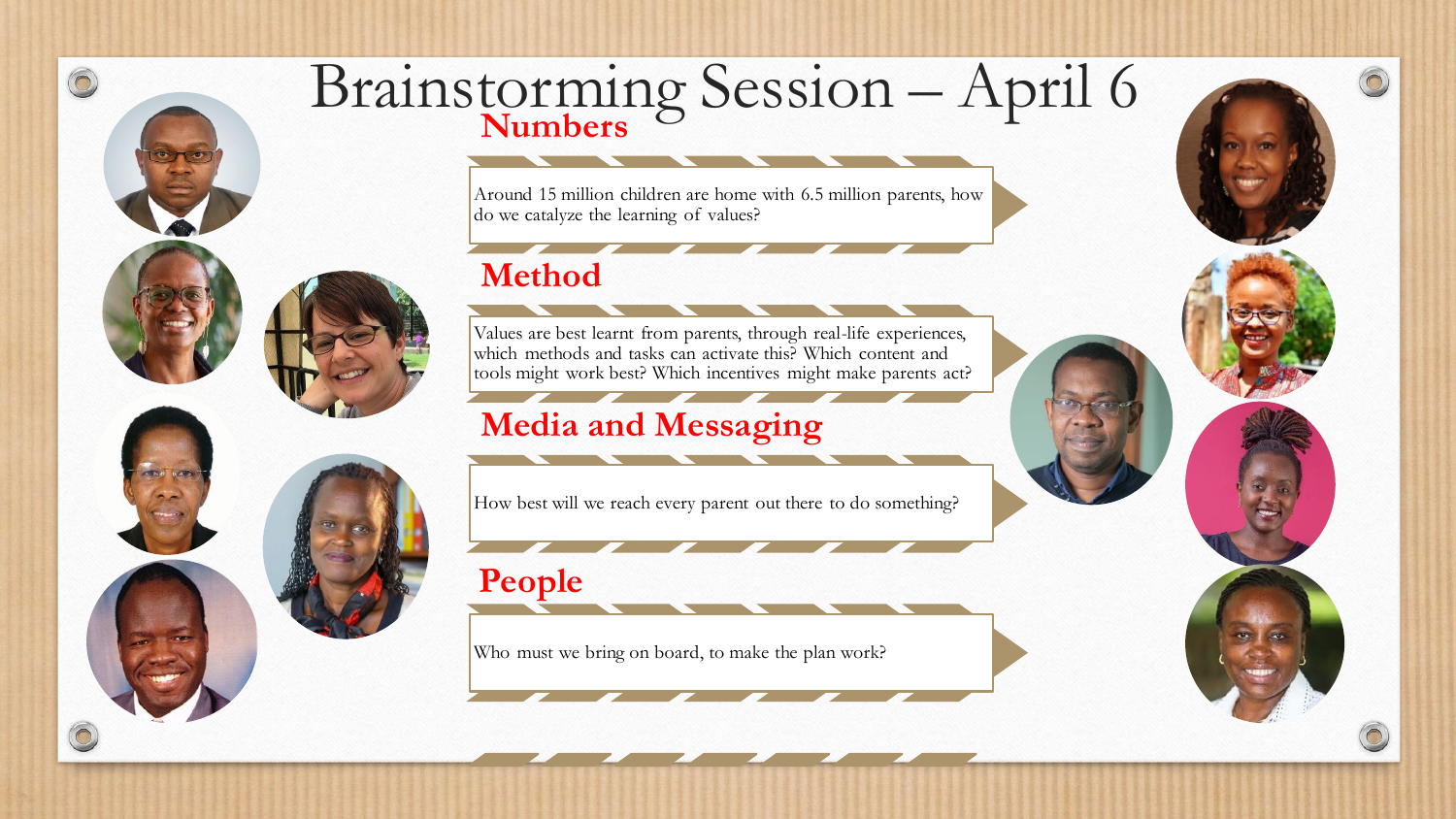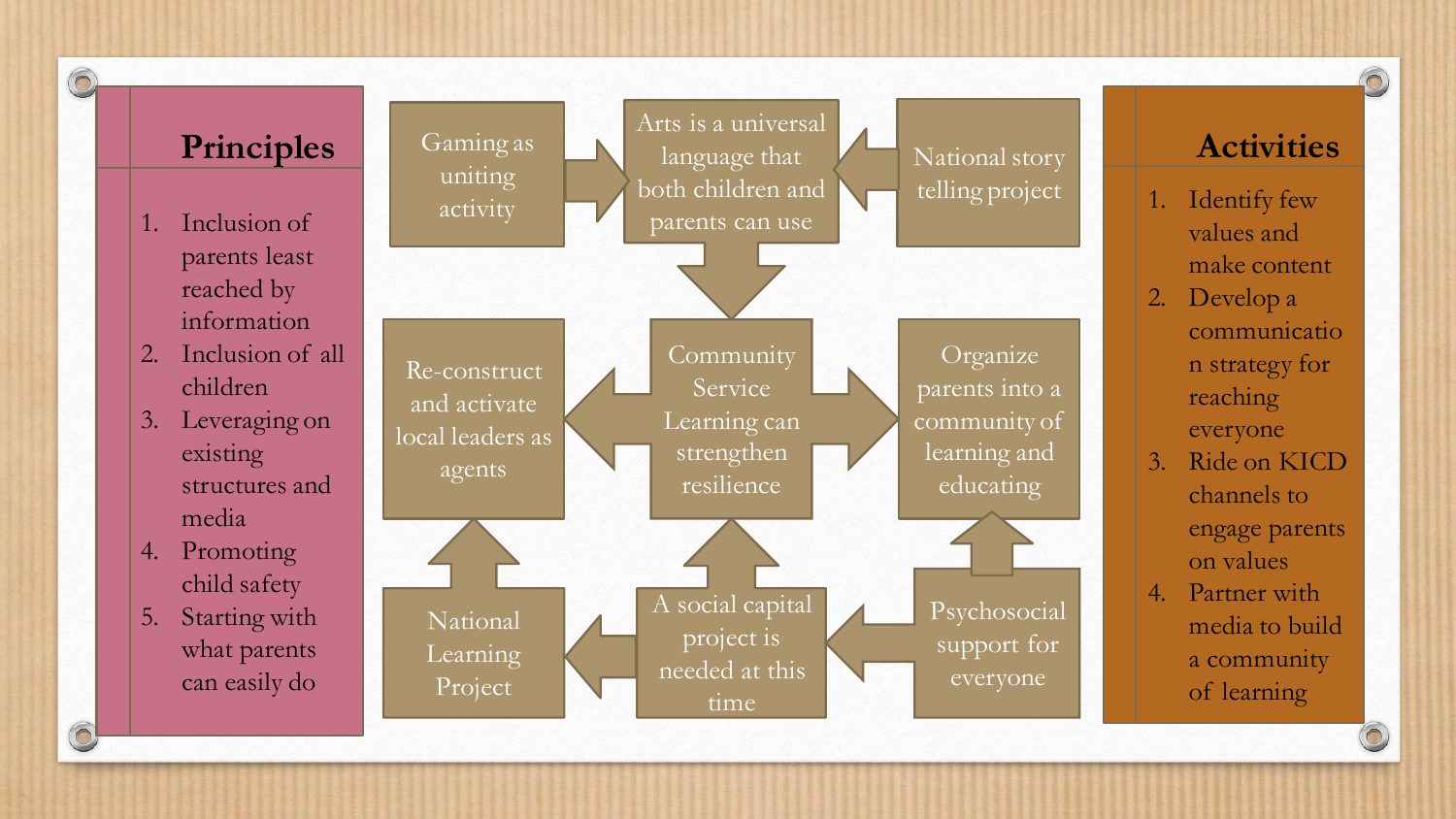